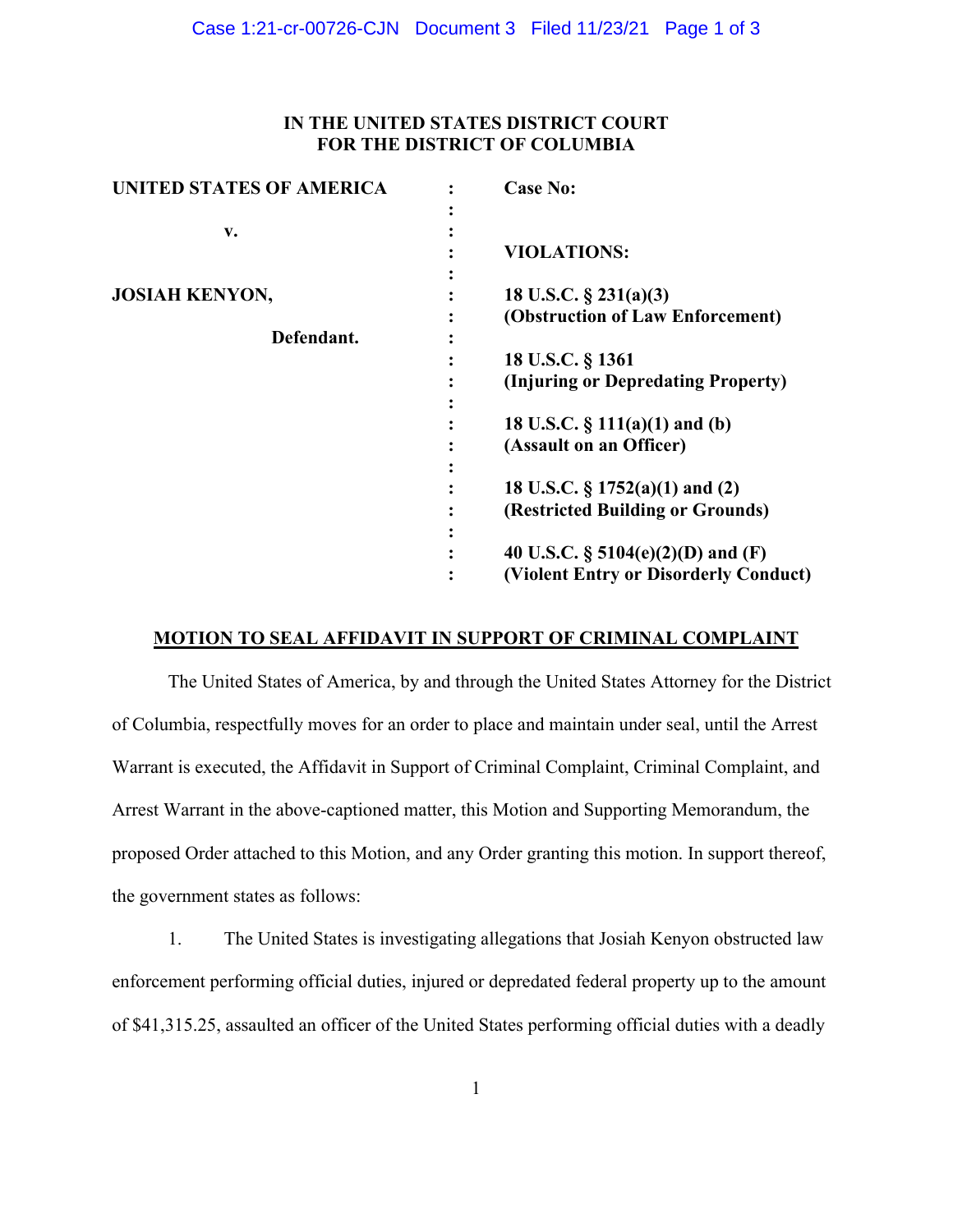### Case 1:21-cr-00726-CJN Document 3 Filed 11/23/21 Page 2 of 3

weapon, willfully and knowingly entered and remained on restricted grounds on January 6, 2021 without legal authority and participated in violent and disorderly conduct on Capitol Grounds, in violation of 18 U.S.C. § 231(a)(3), 18 U.S.C. § 1361, 18 U.S.C. § 111(a)(1) and (b), 18 U.S.C.  $\S 1752(a)(1)$  and (2), and 40 U.S.C.  $\S 5104(e)(2)(D)$  and (F).

2. The Affidavit in Support of Criminal Complaint references evidence gathered in the course of the investigation, including the use of a digital device in furtherance of the crime. The public disclosure of the Government's evidence could compromise the integrity of the investigation, including the ability of the United States to locate and arrest the defendant, which also may lead to the destruction of evidence in other locations including the digital device. Thus, a sealing order is necessary to avoid hindering the ongoing investigation in this matter.

2. As stated in Washington Post v. Robinson, 935 F.2d 282, 288 (D.C. Cir. 1999), there is a presumption of access to Court proceedings. But, this can be overridden if "'(1) closure serves a compelling interest; (2) there is a substantial probability that, in the absence of closure, this compelling interest would be harmed; and (3) there are no alternatives to closure that would adequately protect the compelling interest." Id. at 290 (quoting Oregonian Pub. Co. v. United States Dist. Court, 920 F.2d 1462, 1466 (9th Cir. 1990)).

3. In this matter, the United States has a compelling interest in preserving the integrity of its investigation and arresting the defendant. A limited sealing order ensuring that filings related to the Criminal Complaint and Arrest Warrant are not accessible from the Court's public files is narrowly tailored to serve a compelling interest.

4. Furthermore, the United States respectfully submits that complying with the normal notice requirements of Washington Post would defeat the purpose of the motion to seal.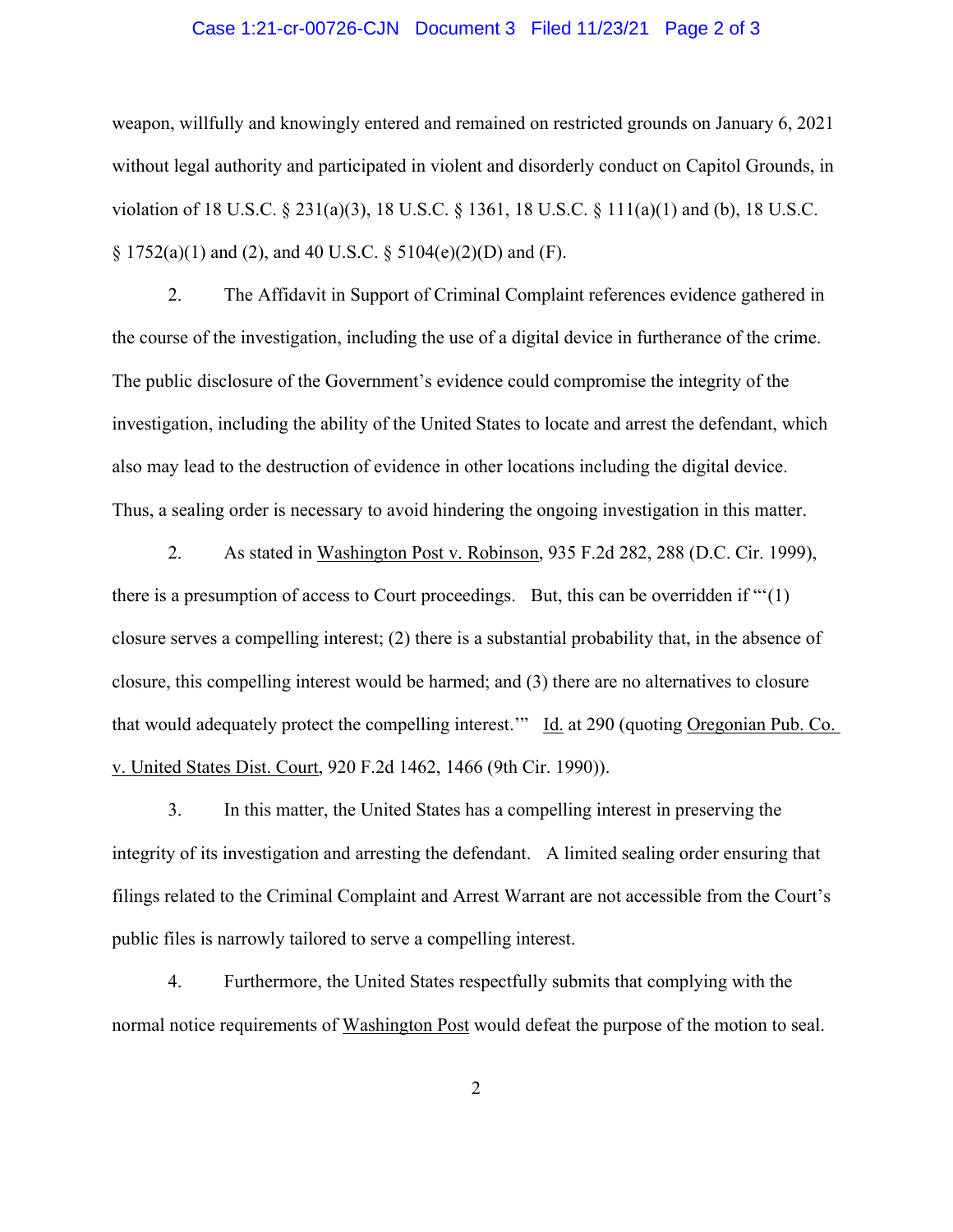### Case 1:21-cr-00726-CJN Document 3 Filed 11/23/21 Page 3 of 3

Persons who know the criminal justice system also know that docketing a motion to seal an Affidavit in Support of Criminal Complaint and Arrest Warrant, or a resulting sealing order, means that the defendant is charged with a crime, and the Government intends to arrest him. Thus, if this Motion or a sealing order were to become public, it would be the same as making public the Complaint and Arrest Warrant.

**WHEREFORE**, the United States respectfully requests that this Court issue an Order directing that the Clerk of the Court place and maintain under seal, until execution of the Arrest Warrant, the Affidavit in Support of Criminal Complaint, this Motion and Supporting Memorandum, the proposed Order attached to this Motion, and any Order granting this motion.

Respectfully submitted,

MATTHEW M. GRAVES United States Attorney DC Bar No. 481052

By:  $\frac{1}{s}$ 

JENNIFER M. ROZZONI NM Bar No. 14703 Assistant United States Attorneys District of Columbia Capitol Riot Detailee 555 4th Street, NW, Washington, D.C. 20530 Telephone No. (505) 350-6818 jennifer.m.rozzoni@usdoj.gov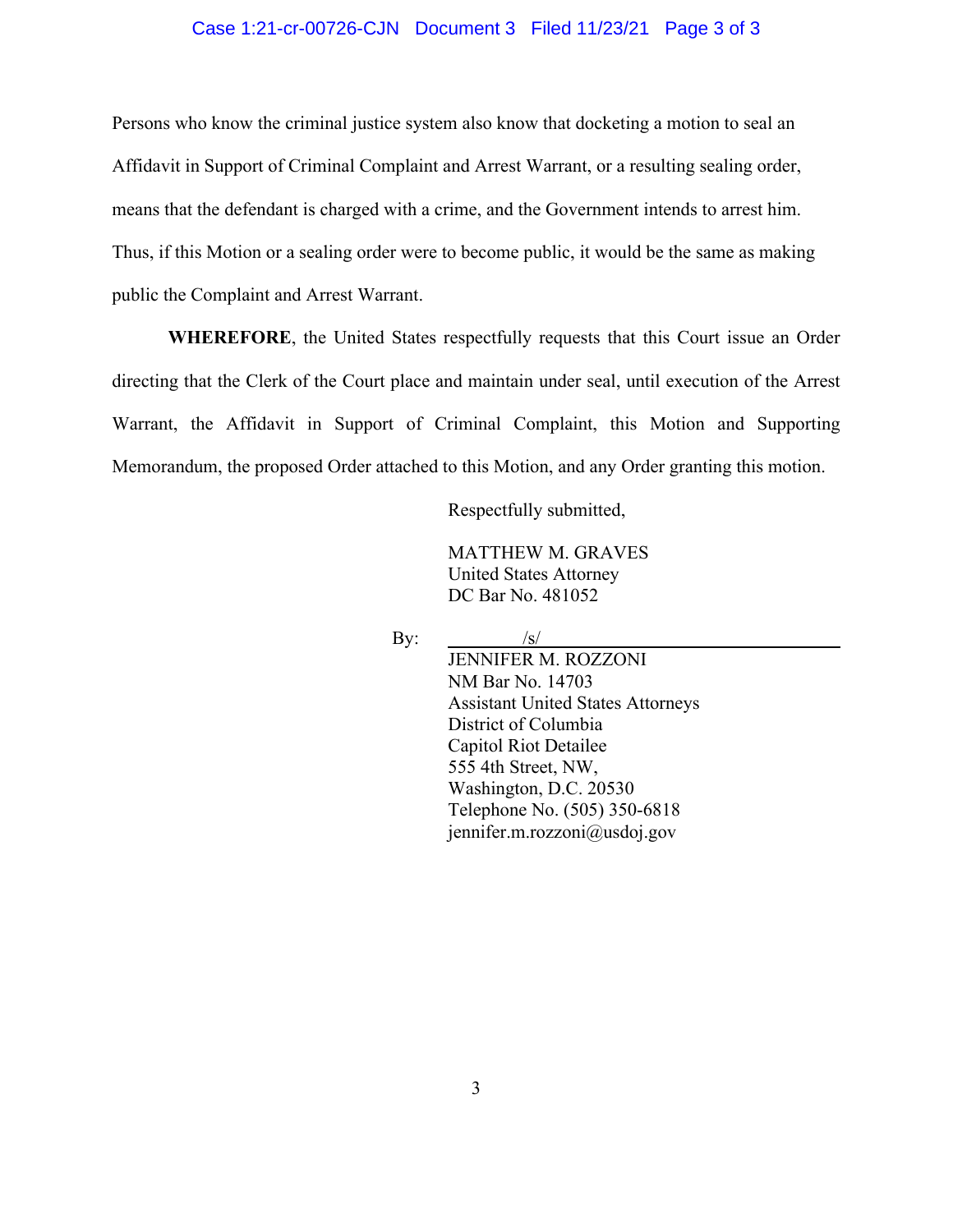# **IN THE UNITED STATES DISTRICT COURT FOR THE DISTRICT OF COLUMBIA**

| <b>UNITED STATES OF AMERICA</b> | <b>Case No:</b>                       |
|---------------------------------|---------------------------------------|
|                                 |                                       |
| v.                              |                                       |
|                                 | <b>VIOLATIONS:</b>                    |
|                                 |                                       |
| <b>JOSIAH KENYON,</b>           | 18 U.S.C. $\S$ 231(a)(3)              |
|                                 | (Obstruction of Law Enforcement)      |
| Defendant.                      |                                       |
|                                 | 18 U.S.C. § 1361                      |
|                                 | (Injuring or Depredating Property)    |
|                                 |                                       |
|                                 | 18 U.S.C. $\S$ 111(a)(1) and (b)      |
|                                 | (Assault on an Officer)               |
|                                 |                                       |
|                                 | 18 U.S.C. $\S 1752(a)(1)$ and (2)     |
|                                 | (Restricted Building or Grounds)      |
|                                 |                                       |
|                                 | 40 U.S.C. $\S$ 5104(e)(2)(D) and (F)  |
|                                 | (Violent Entry or Disorderly Conduct) |
|                                 |                                       |

### **ORDER**

This matter having come before the Court pursuant to the application of the United States to seal criminal complaint, the Court finds that, because of such reasonable grounds to believe the disclosure will result in flight from prosecution, destruction of or tampering with evidence, intimidation of potential witnesses, and serious jeopardy to the investigation, the United States has established that a compelling governmental interest exists to justify the requested sealing.

1. IT IS THEREFORE ORDERED that the application is hereby GRANTED, and that the affidavit in support of criminal complaint and other related materials, the instant application to seal, and this Order are sealed until the arrest warrant is executed.